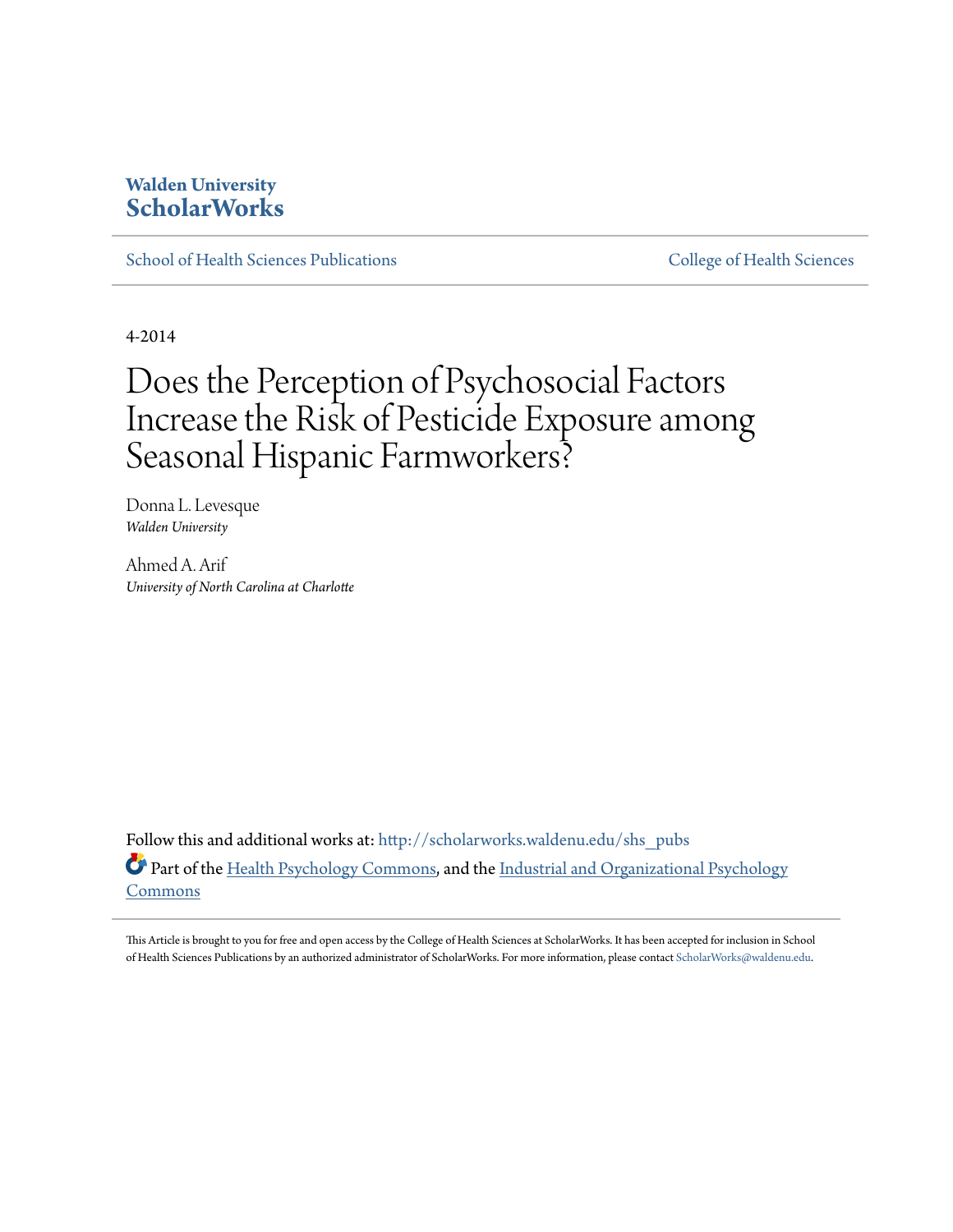## *Original Article*





**To review this article online, scan this QR code with your Smartphone**



# **Does the Perception of Psychosocial Factors Increase the Risk of Pesticide Exposure among Seasonal Hispanic Farmworkers?**

DL Levesque<sup>1</sup>, AA Arif<sup>2</sup>

### **Abstract**

1 College of Health Sciences, DeVry University, Decatur, Georgia, USA 2 Department of Public Health Sciences, University of North Carolina, Charlotte, North Carolina, USA



Correspondence to Ahmed A. Arif, MBBS, PhD, CPH, FACE, Associate Professor of Epidemiology, UNC Charlotte, Dept. of Public Health Sciences, CHHS 429, 9201 University City Blvd, Charlotte, NC 28223,

Tel: +1-704-687-7561; Dept: +1-704-687-8742 Fax: +1-704-687-6122 E-mail: aarif@uncc.edu Received: Nov 22, 2013 Accepted: Mar 17, 2014 Background: Migrant farmworkers are prone to several psychosocial stressors.

Objective: To investigate the effect of perceived psychosocial factors on pesticide exposure among seasonal migrant Hispanic farmworkers in North Carolina, USA.

Methods: A cross-sectional interview survey of 187 seasonal migrant farmworkers of Mexican descent, identified from labor camps located in rural counties in North Carolina, was conducted using nonprobability purposive sampling approach. Multivariable ordinal logistic regression analysis was used to determine the relationship between perceived control over the harmful effects of pesticide exposure, lack of social support, and the impact of anxiety on perception of pesticide exposure.

Results: More than 20% (n=39) of farmworkers reported frequent or constant contact with pesticides while working in the fields. More than 68% of farmworkers reported they believe they have control over avoiding harmful effects of pesticide exposure; the odds of pesticide exposure were 55% lower in this group (adjusted OR: 0.45; 95% CI: 0.22–0.91). No significant relationship was observed between farmworkers perception of lack of social support and presence of anxiety with odds of on-field pesticide exposure.

Conclusion: The study results suggest that perception of control is an important predictor of reduced pesticide exposure among seasonal migrant farmworkers.

**Keywords:** Psychology; Risk factors; Behavior; Occupational exposure; Chemically-induced disorders; Hispanic Americans; Safety

### **Introduction**

griculture is ranked as one of the most hazardous industries and farmworkers face numerous health and safety challenges each day while per-

forming farmwork. Based on most recent data from the Occupational Injury Surveillance of Production Agriculture survey in 2009, more than 47 000 nonfatal workrelated injuries occurred on farms which translated into 5.4 injuries every hour<sup>1</sup> and

**Cite this article as:** Levesque DL, Arif AA. Does the perception of psychosocial factors increase the risk of pesticide exposure among seasonal hispanic farmworkers? *Int J Occup Environ Med* 2014;**5**:72-77.

USA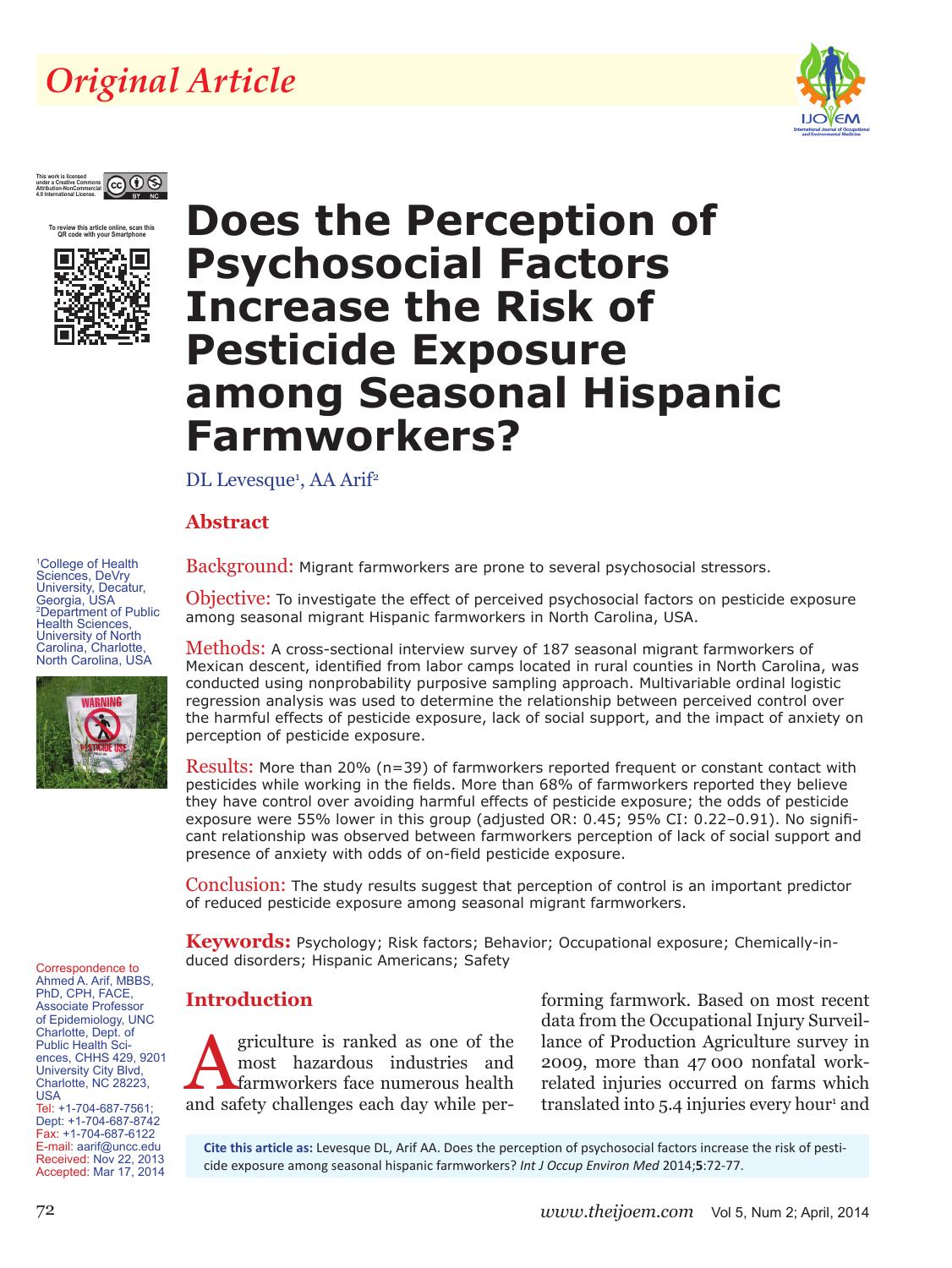pesticide poisoning rates are much higher for agricultural workers compared to all other industries.<sup>2</sup>

Farmworkers are prone to several psychosocial stressors such as anxiety, lack of social support, and limited or no job control.3,4 Despite the fact that the majority of farmworkers in the USA are of Mexican origin, few epidemiological studies to date have investigated the psychosocial determinants of pesticide exposure in this population.5,6 In our earlier study, using the same study population as in this paper, we reported that migrant and seasonal farmers were living and working under less than ideal conditions.7 The majority of labor camps that we visited had substandard housing conditions with as many as 11 workers sharing a single dwelling. More than 25% of the study population reported never using any personal protective equipment during work.8 Poor living and working conditions can contribute to psychosocial stress that can place farmworkers at risk of workplace injuries and harmful exposure to pesticides. Understanding how psychosocial factors affect farmworker workplace performance is essential for developing effective farmworker health and safety programs in order to reduce pesticide exposure among farmworkers and their families.

The objective of this study was to explore the influence of perceived psychosocial factors such as work control, social support, and anxiety on the risk of on-field pesticide exposure among migrant and seasonal farmworkers.

#### **Materials and Methods**

Detail description of this study is provided elsewhere.7 Briefly, we conducted a crosssectional interview survey of 187 seasonal migrant farmworkers of Mexican descent. The sample consisted of all men 18 to 62 years old currently working in agriculture

selected using nonprobability purposive sampling approach. We identified labor camps located in four rural counties in North Carolina using the North Carolina Department of Labor Migrant Housing Site map and visited the camps and surrounding Mexican restaurants, stores, and supermarkets. Surveys were administered face to face to all study participants, at the place and time of their convenience, by bilingual interviewers.

The primary dependent variable in this study was "contact with pesticide while working in fields," hereafter referred to as "pesticide exposure." The study participants were asked "how often are you in contact with pesticides while working in the fields?" The responses were coded on an ordinal scale as "never" (coded as '1'), "sometimes" (coded as '2'), "frequently" (coded as '3'), and "constantly" (coded as  $^{\circ}4$ ).

Three questions on the survey measured perceived psychosocial risk factors. These include: 1) "Do you believe that you have control over avoiding the harmful health effects of pesticides?" 2) "Do you believe that lack of social support increases risk of pesticide exposure?" and 3) "Do you believe anxiety increases risk of pesticide exposure?" The responses were coded as "yes" (coded as '1') and "no" (coded as '0').

Farmworkers were also asked about their age in years, number of years of education they have completed, number of years they have worked in agriculture in the USA, and number of people living in the same quarter where they sleep.

The study was approved by the Walden University institutional review board.

#### Statistical Analysis

Univariate analysis was used to capture the frequencies and percentages of all variables. Bivariate analysis was used to determine the relationships between perceived control over the harmful effects of For more information on the study in North Carolina Farmworkers see www.theijoem.com/ ijoem/index.php/ijoem/ article/view/135

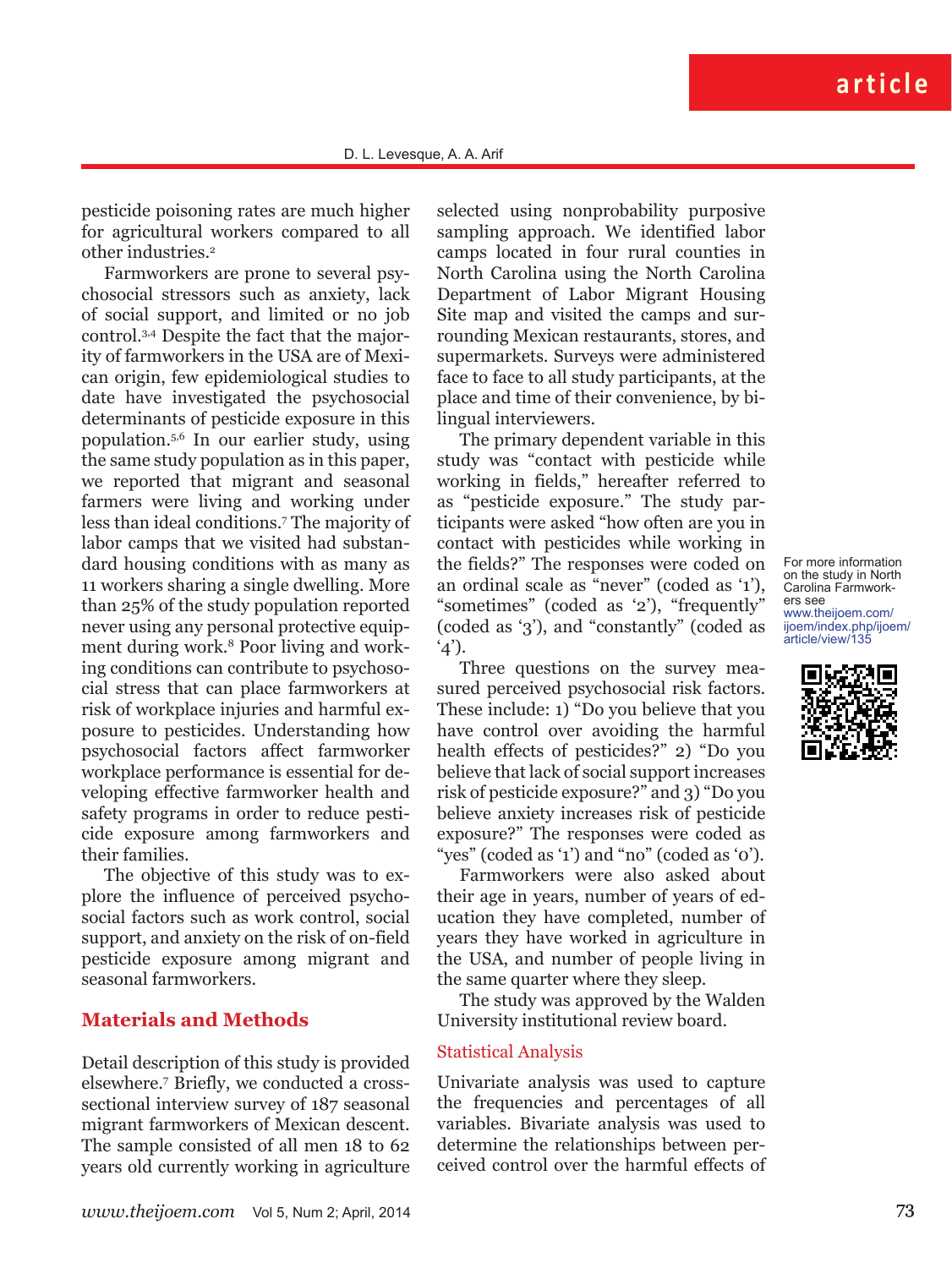| <b>TADIC 1.</b> Descriptive characteristics of the study sample. Values are mean LOD of median (rety). |                           |                          |                               |                               |                             |  |  |  |
|--------------------------------------------------------------------------------------------------------|---------------------------|--------------------------|-------------------------------|-------------------------------|-----------------------------|--|--|--|
|                                                                                                        | <b>Pesticide Exposure</b> |                          |                               |                               |                             |  |  |  |
| <b>Variable</b>                                                                                        | All<br>$(n=187)$          | <b>Never</b><br>$(n=14)$ | <b>Sometimes</b><br>$(n=134)$ | <b>Frequently</b><br>$(n=28)$ | <b>Constant</b><br>$(n=11)$ |  |  |  |
| Age (yrs)                                                                                              | $34.8 + 9.1$              | $31.2 \pm 8.2$           | $35.1 \pm 9.2$                | $32.4 \pm 8.4$                | $42.3 \pm 7.6$              |  |  |  |
| Education (yrs)                                                                                        | $7.6 \pm 2.7$             | $5.8 \pm 1.8$            | $7.8 \pm 2.9$                 | $7.7 \pm 1.5$                 | $7.0 \pm 2.6$               |  |  |  |
| Agricultural background (yrs)                                                                          | $7.0(4.0-11.0)$           | $5.0(4.0-10.0)$          | $7.5(4.0-11.0)$               | $6.0(3.5-10.5)$               | $12.0(8.0-14.0)$            |  |  |  |
| Number of people living in the<br>same quarter                                                         | $6.5 \pm 2.2$             | $6.7 \pm 2.3$            | $6.4 \pm 2.2$                 | $6.9 \pm 1.9$                 | $5.8 \pm 2.0$               |  |  |  |

**Table 1:** Descriptive characteristics of the study sample. Values are mean±SD or median (IQR).

pesticide exposure, lack of social support, and the impact of anxiety on perception of pesticide exposure. Since the outcome variable, pesticide exposure, was ordinal, multivariable ordinal logistic regression analysis was used in the study. The analyses were adjusted for potential confounding effects of age, education, agricultural background, and number of people living in the same quarter. Stata SE® ver 12.0 statistical software was used for data analysis.

#### **Results**

All farmworkers (n=187) reported that they were Hispanic males and 95% (n=177) reported Mexico as their permanent home.

#### **TAKE-HOME MESSAGE**

- Understanding factors that may reduce pesticide exposure can help avoid adverse health consequences.
- Seasonal migrant farmworkers who believed that they have control over avoiding pesticides are less likely to be exposed to on-field pesticides.
- Perceived lack of social support and anxiety were not associated with on-field pesticide exposure.

More than 20% (n=39) of farmworkers reported frequent or constant contact with pesticides while working in the fields. The mean±SD age of study participants was 34.8±9.1 years; those who reported in constant contact with pesticides while working in fields were on average 10 years older than those who were never exposed to pesticides. The farmworkers had an average of seventh grade education, were working in agriculture in the USA for eight years and were sharing their sleeping quarters with at least five other farmworkers (Table 1). All of the participants reported working in fields and 93% (n=174) were under a work contract from Mexico (data not shown).

More than 68% of farmworkers perceived having control over avoiding harmful effects of pesticide exposure and a significant  $(p<0.001)$  relationship with their report of on-field contact with pesticides was observed in the study. Similarly, 57% of farmworkers believed that anxiety increases the risk of pesticide exposure and a significant (p=0.034) relationship with their report of on-field contact with pesticides was observed in the study. No significant association was observed with their perception of a lack of social support (Table 2).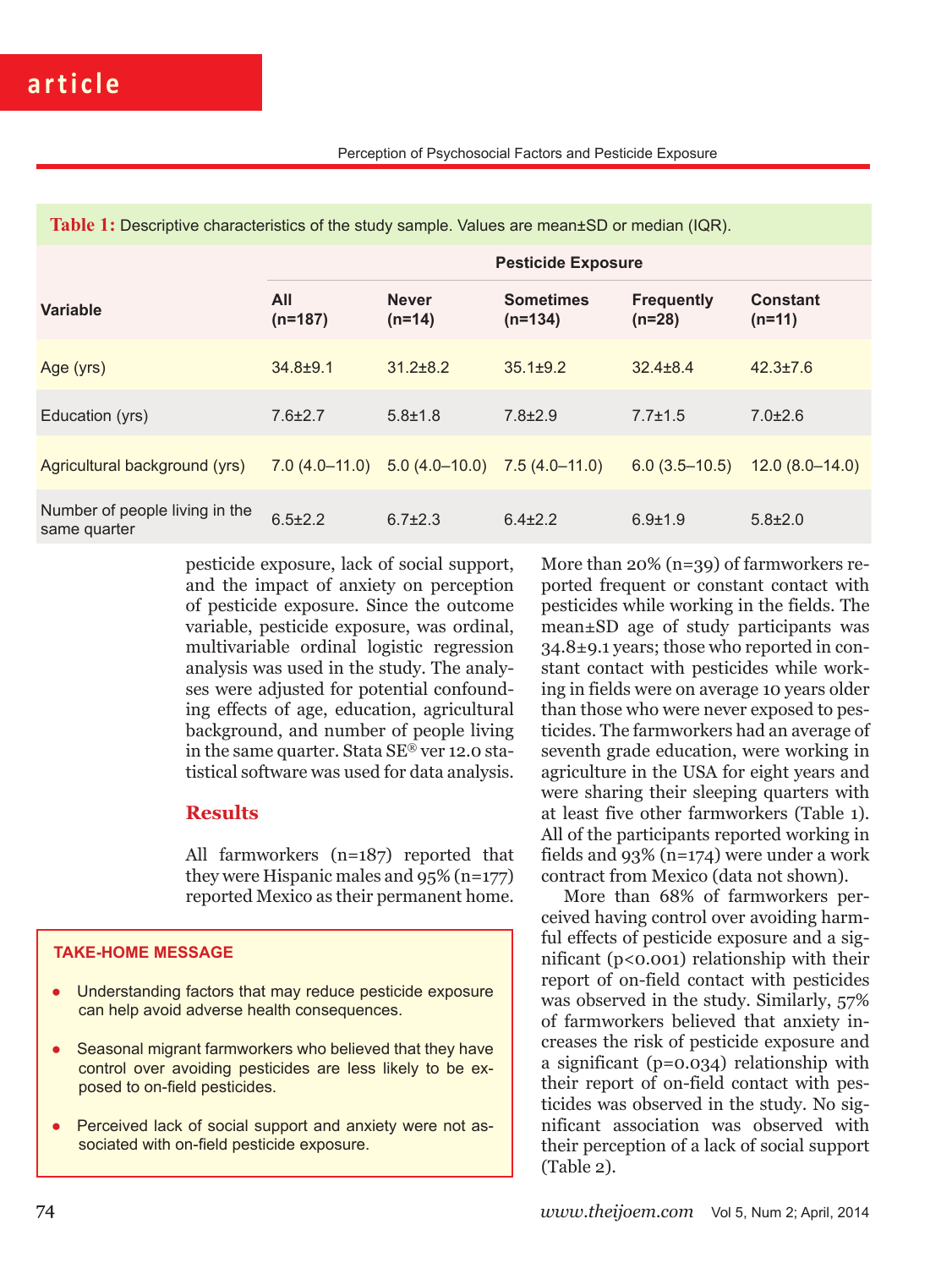| <b>Example 2</b> $\lambda$ is completed by the property of the contractors and positional supposite $\mu$ is the f |                         |                             |                              |                            |         |  |  |  |  |
|--------------------------------------------------------------------------------------------------------------------|-------------------------|-----------------------------|------------------------------|----------------------------|---------|--|--|--|--|
|                                                                                                                    | Pesticide Exposure*     |                             |                              |                            |         |  |  |  |  |
| <b>Psychosocial Factors</b>                                                                                        | <b>Never</b><br>$n$ (%) | <b>Sometimes</b><br>$n$ (%) | <b>Frequently</b><br>$n$ (%) | <b>Constant</b><br>$n$ (%) | p value |  |  |  |  |
| Perception of control                                                                                              |                         |                             |                              |                            |         |  |  |  |  |
| <b>Yes</b>                                                                                                         | 6(4.7)                  | 104(81.3)                   | 15(11.7)                     | 3(2.3)                     | < 0.001 |  |  |  |  |
| <b>No</b>                                                                                                          | 8(13.6)                 | 30(50.9)                    | 13(22.0)                     | 8(13.6)                    |         |  |  |  |  |
|                                                                                                                    |                         |                             |                              | p value for trend 0.020    |         |  |  |  |  |
| Perception of lack of social support                                                                               |                         |                             |                              |                            |         |  |  |  |  |
| Yes                                                                                                                | 10(7.5)                 | 98 (73.1)                   | 21(15.7)                     | 5(3.7)                     |         |  |  |  |  |
| <b>No</b>                                                                                                          | 4(7.6)                  | 36(67.9)                    | 7(13.2)                      | 6(11.3)                    | 0.260   |  |  |  |  |
|                                                                                                                    |                         |                             |                              | p value for trend 0.233    |         |  |  |  |  |
| Perception of anxiety                                                                                              |                         |                             |                              |                            |         |  |  |  |  |
| Yes                                                                                                                | 4(3.8)                  | 84 (79.3)                   | 12(11.3)                     | 6(5.7)                     | 0.034   |  |  |  |  |
| <b>No</b>                                                                                                          | 10(12.4)                | 50(61.7)                    | 16(19.8)                     | 5(6.2)                     |         |  |  |  |  |
|                                                                                                                    |                         |                             |                              | p value for trend 0.927    |         |  |  |  |  |

**Table 2:**  $y^2$  relationship between psychosocial risk factors and pesticide exposure (n=187)

\*Pesticide Exposure: Contact with pesticides while working in fields

The unadjusted odds of pesticide exposure were 50% lower among farmworkers who perceived that they have control over avoiding harmful effects of on-field pesticides exposure. The odds ratio remains unchanged when adjusted for age and sharpened when adjusted additionally for education, years worked in agriculture in the USA, and number of people living in the same sleeping quarters (OR: 0.45, 95% CI: 0.22–0.91, adjusted for age, education, agricultural background, and number of people sharing the sleeping quarters). No significant associations were identified between their perception of lacking social support and presence anxiety with odds of on-field pesticide exposure (Table 3).

#### **Discussion**

Findings from this study indicated that farmworkers who perceived that they have control over avoiding the harmful effects of pesticides were less likely to come in contact with pesticides while working in fields. This effect is independent of age, education, agricultural background, and number of people sharing the sleeping quarters.

There is paucity of literature related to effects of psychosocial stress on pesticide exposure among farmworkers. Although, it may be inevitable for farmworkers to come into contact with pesticides at some point while working in fields, having knowledge about adverse effects of pesticides may allow them to take some safety measures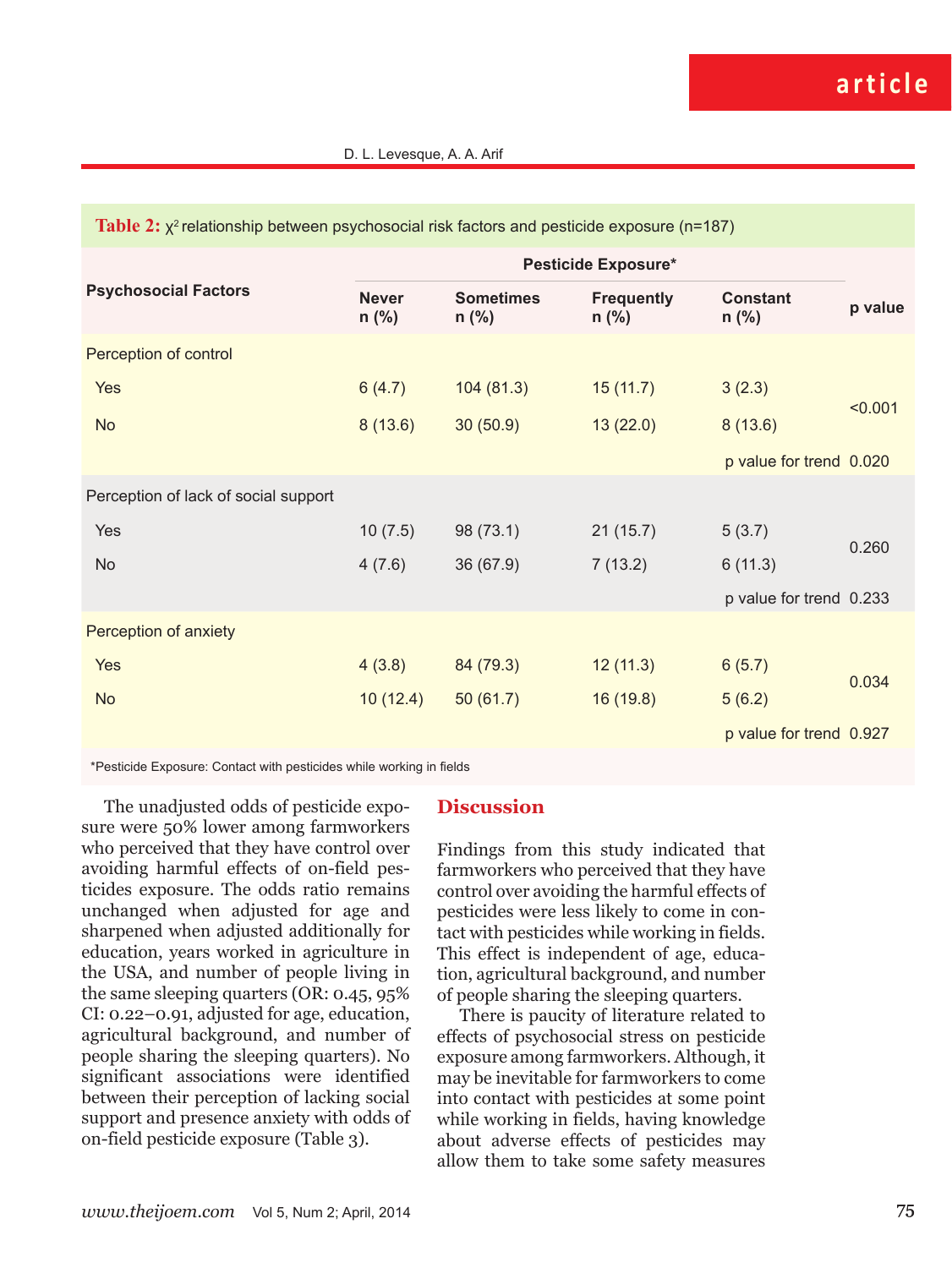**Table 3:** Multivariable ordinal logistic regression analysis for the relationship between psychosocial factors and pesticide exposure (n=187). Values are OR (95% CI).

| <b>Psychosocial Factors</b>          | Model 1*            | Model $2^{\dagger}$ | Model $3‡$          |
|--------------------------------------|---------------------|---------------------|---------------------|
| Perception of control                | $0.50(0.25 - 0.98)$ | $0.51(0.25 - 1.00)$ | $0.45(0.22 - 0.91)$ |
| Perception of lack of social support | $0.75(0.37-1.50)$   | $0.77(0.38 - 1.54)$ | $0.71(0.34 - 1.48)$ |
| Perception of anxiety                | $0.94(0.50 - 1.79)$ | $0.91(0.48 - 1.72)$ | $0.94(0.48 - 1.83)$ |

\*Model 1 reports unadjusted OR

† Model 2 reports OR adjusted for age

‡ Model 3 reports OR adjusted for age, education, agricultural background, and number of people sharing the sleeping quarters

while performing their tasks. In a study on 180 Hispanic orchard workers from three counties in Washington State, Keifer, *et al*, 5 found that more than 80% of participants felt orchard work was dangerous and they were limited in what they could do to prevent injuries from occurring. Such lack of control can place heavy psychological and physical burden on farmworkers predisposing them to adverse exposure to pesticides9 and affect farmworkers perceptions of their ability to perform pesticide safety practices. Hence, it is importance to consider psychosocial effects of work when designing health and safety interventions for farmworkers.

Psychosocial stress has been shown to adversely affect mental health including increased levels of anxiety and depressive symptoms among farmworkers<sup>10</sup> and can affect workplace performance and job safety.11 We earlier reported, using the same study population, that the majority of farmworkers worked under adverse conditions such as no place to shower or bathe after work, lack of water, soap, and single use towels to wash hands with while working in the fields, and lack of toilet facilities near the fields.7 The majority worked 10 to 12 hours a day and seven days a week during the season. Working in such demanding conditions is likely to increase farmworkers' perception of anxiety as

was observed in the  $\chi^2$  analysis (p=0.036, Table 2). However, it is possible that no "dose-response" relationship exists as evident by non-significant p value for trend (0.927, Table 2) and odds ratio (adjusted OR: 0.94, 95% CI: 0.48–1.83, Table 3).

No significant finding was revealed in the present study between the perceived lack of social support and pesticide exposure among farmworkers. Social isolation has been shown to contribute to psychosocial stress. Since, in this study on an average more than six farmworkers were sharing the sleeping quarters, it is likely that they have adequate social support.

Several limitations in this study should be noted. We only asked about farmworkers' perception. How closer such perception is to reality, should be explored in future studies. We did not take any biological sample to measure pesticide levels. This could have led to misclassification bias. However, such bias is likely to be non-differential resulting in attenuation of point estimates. The cross-sectional survey used convenience snowball sampling approach, which limits generalizability of our findings.

In conclusion, findings from this study suggest that perception of control is an important predictor of reduced pesticide exposure among seasonal migrant farmworkers. Exposure to pesticides has long